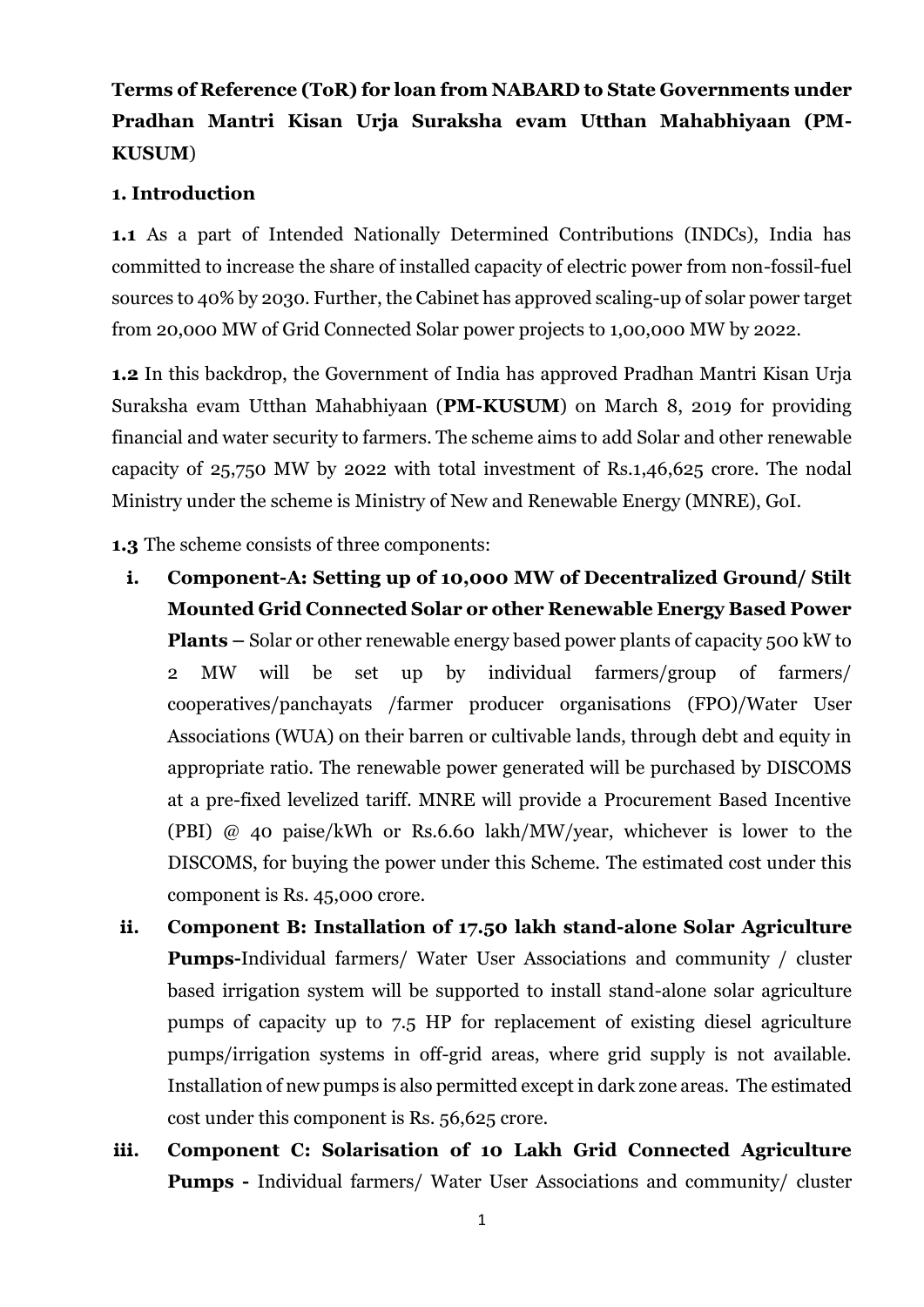based irrigation system having grid connected agriculture pumps will be supported to solarise pumps. Solar PV capacity up to two times of pump capacity in kw is allowed under the scheme. The farmer will be able to use the generated solar power to meet the irrigation needs and the surplus solar power will be bought by DISCOMs at the rate to be decided by the respective State Electricity Regulatory Commission (SERC). The estimated cost under this component is Rs. 45,000 crore.

**1.4** Under Component B and C of PM-KUSUM**,** the benchmark cost or the tender cost of the stand-alone agriculture pump (for Component B) / solar PV component (for component C), whichever is lower, is supported by Central Fund Assistance (CFA) by GoI at the rate of 30%, by concerned State Government where the units are to be installed/commissioned at the rate of 30% and the remaining 40% is to be borne by beneficiary farmer. For North Eastern States, Sikkim, Jammu & Kashmir, Himachal Pradesh, Uttarakhand, Lakshadweep and A&N Islands, the same will be shared in ratio of 50:30:20 amongst GoI, concerned State Government and the beneficiary farmer respectively. In case, the State Government provides subsidy more than 30%, the beneficiary farmer's share would be reduced to that extent.

**2. Eligible Components and purposes:** NABARD has agreed to extend credit support to the State Govt for the eligible projects under PM-KUSUM. Such credit support shall be available under component B and C of PM- KUSUM for the following purposes:

# i. **Component-B**

 To facilitate State Govts. to increase their quantum of subsidy towards stand alone agriculture pump from the mandatory share of 30% so as to reduce beneficiary's share.

# ii. **Component-C**

- To facilitate State Govts. to increase their quantum of subsidy towards solar PV component from the mandatory share of 30% so as to reduce beneficiary's share.
- To facilitate State Govts. to undertake feeder level solarization, instead of solarization of individual pumps, by mobilizing resources over and above 30% subsidy to be contributed by GoI for the purpose.

## **3. Features of Loan**

NABARD will be raising resources from the market or utilize its pool of financial resources for lending to State Governments to support projects under PM-KUSUM.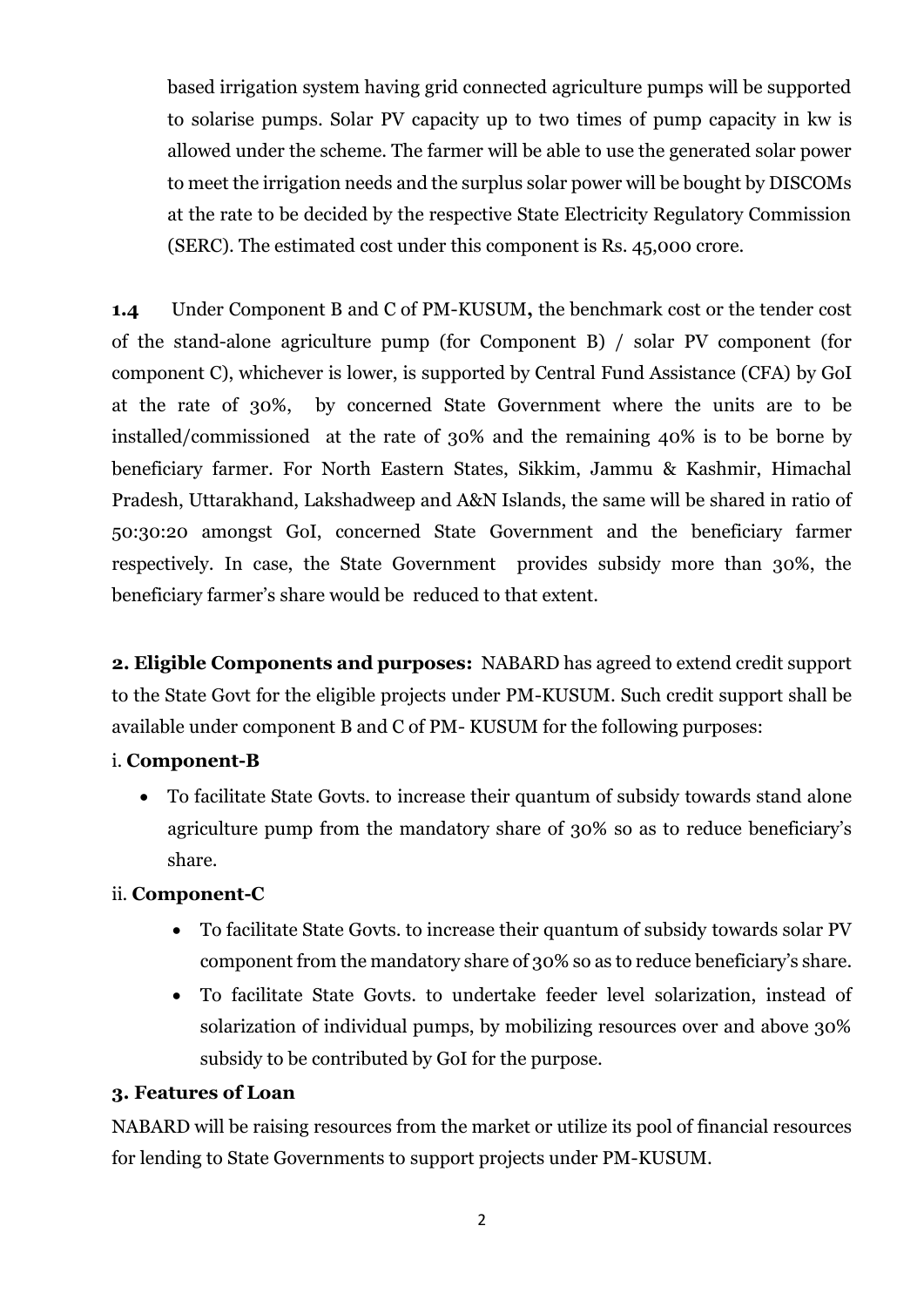# **3.1 Eligible Entities**

State Governments through Finance Department shall be eligible to borrow loans from NABARD under PM-KUSUM for the components & purposes mentioned at para 2 above.

# **3.2 Period of loan**

The principal loan amount shall be repayable by the State Governments in annual instalments in 7 years, including a moratorium of 2 years. The interest shall be payable at quarterly rests i.e., 1st April/ 1st July/ 1st October/ 1st January. During the moratorium period also, the interest would be serviced by the State Governments.

# **3.3 Interest rate**

The rate of interest on loan on each occasion shall be equal to the corresponding cost of funds to NABARD. The cost of funds to NABARD in case of funds raised from the market by NABARD for the specific purpose of funding the drawal applications under PM-KUSUM, will be the prevailing market rate as applicable for such borrowing plus NABARD's margin of 0.60% p.a. Else, the cost of funds shall be the 7 year (equivalent to tenor of loan) bond FIMMDA rate available on FIMMDA website one day prior to the date of disbursement applicable to PSU AAA entities plus NABARD's margin of 0.60% p.a

## **4. Documentation**

**4.1** States will have to sign Memorandum of Agreement (MoA) with MNRE, GoI and NABARD. The MoA in respect of State Government will be signed by the Finance Department of the State Government, being the Nodal Department for availing loan under PM-KUSUM.

**4.2** The State Government will furnish a mandate in a prescribed format registered with RBI / Principal Banker on their current account, in favour of NABARD, to the effect that, in the event of default by the State Government in repaying the principal and interest on loans taken under PM-KUSUM, NABARD shall have the first charge on all receipts of the State Government in their current account including from out of the Central Divisible Pool.

**4.3** Further, NABARD shall have the "First Charge" on the amount due or becoming due from GoI to the State Government on account of central plan assistance, and grants, including Finance Commission Grants, devolution of States share in Central taxes and any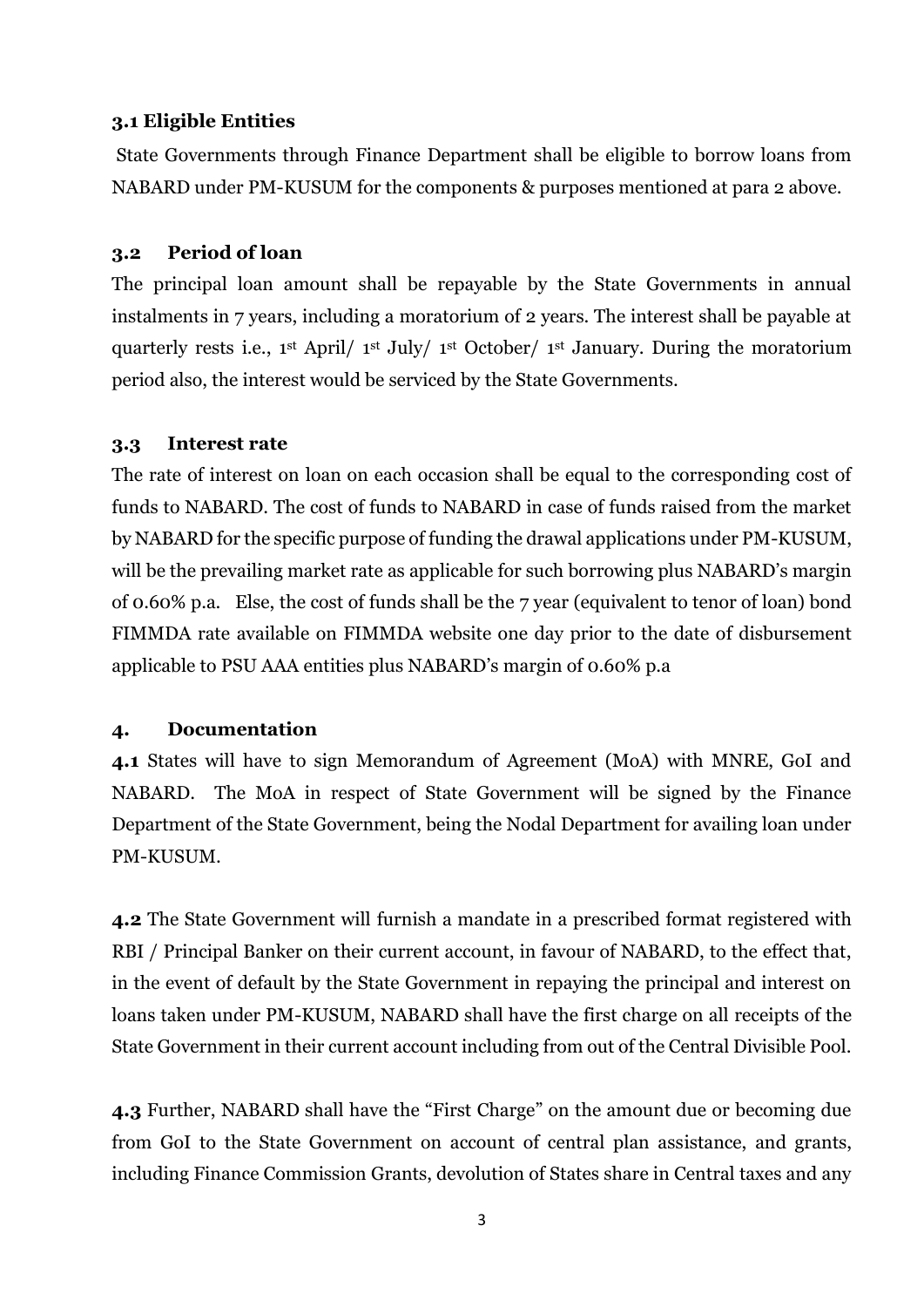other amount payable to the State Government. The aforementioned amounts could be deducted, by GoI before the State share is released or in case of State share of Central taxes as and when that State share is credited to the State Government's account with RBI/ Principal Banker.

**4.4** The State Government shall execute a Time Promissory Note (TPN) in favour of NABARD, in a format prescribed by NABARD, for each loan disbursement separately.

**4.5** The State Government shall furnish an undertaking in favour of NABARD in a format prescribed by NABARD that it shall make adequate and specific provision in its annual budget for repayment of the principal, payment of interest or any other dues in respect of loans availed by it from NABARD under this Agreement.

# **5. Appraisal and Sanction**

The following procedure shall be followed for sanctioning of Projects under PM-KUSUM:-

**5.1** Implementing departments of the State Government. shall prepare detailed Project Report (DPR) and obtain necessary statutory clearances, if any.

**5.2** Nodal department, i.e., Finance Department, shall submit project proposals to MNRE, GoI for recommendation with a copy to NABARD Regional office of the respective state.

**5.3** Based on the recommendation of the MNRE, GoI, on total cost, eligible loan amount to the State and phasing, the Sanctioning Committee of NABARD shall sanction the project.

**5.4** Details of sanction along with terms and conditions shall be conveyed by NABARD to the State Government with a copy to MNRE, GoI for information.

# **6. Release of Loan**

The State Governments will furnish acceptance of the terms and conditions of sanction of loan.

**6.1** The State Government shall submit each drawal application to NABARD with respect to the sanctioned projects through its nodal Department, i.e., Finance Dept. with a copy to MNRE in prescribed format. NABARD would release loan to State Government., in the form of advance based on recommendation of MNRE and after satisfactory completion of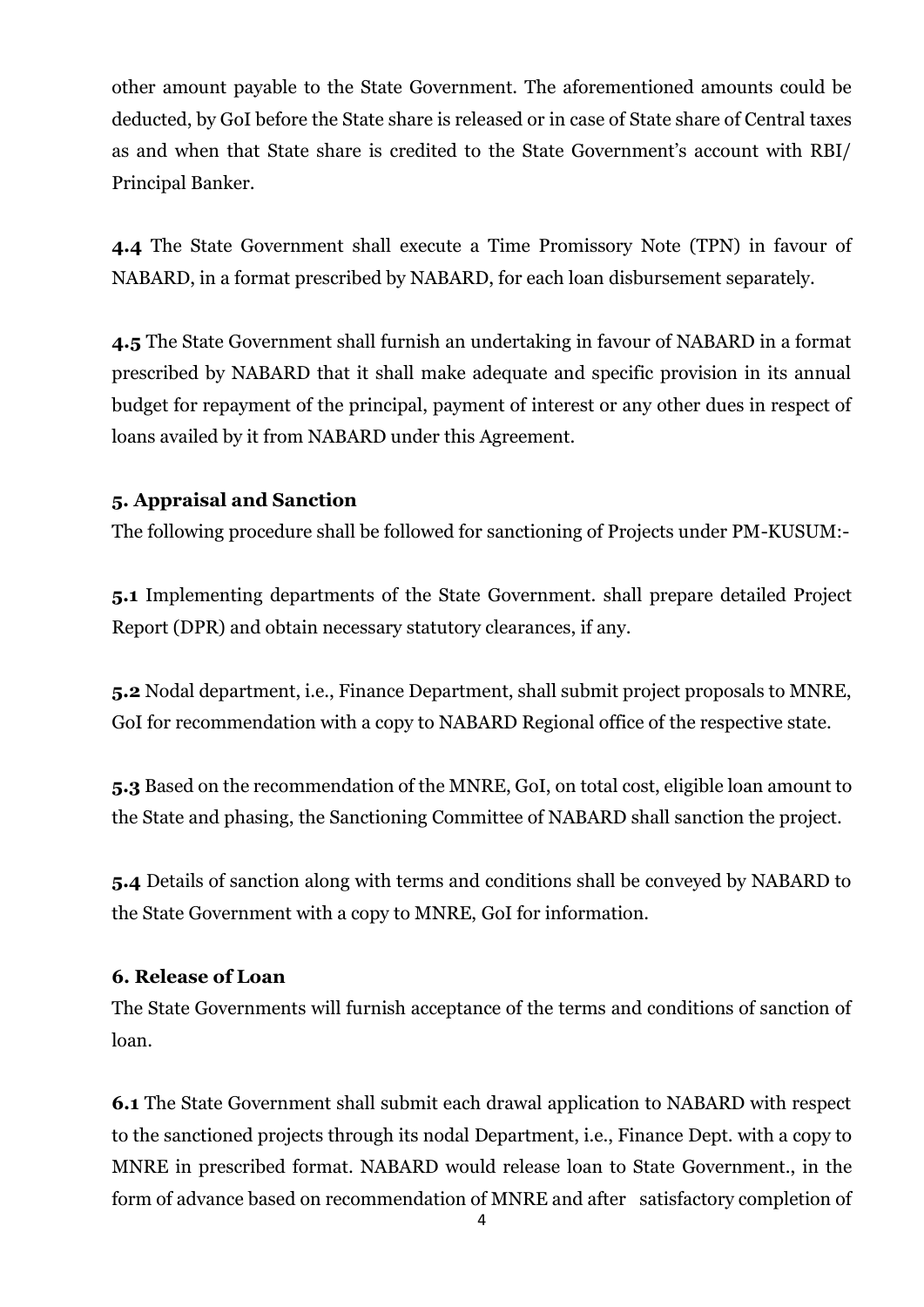all the documentation formalities. Along with each drawal application, State Government. shall also furnish Utilization Certificate in respect of the entire amount of previous loan installment, if any, released to it*.* 

**6.2** The Borrowings of the State Governments under PM-KUSUM shall be governed by Article 293 (3) of the Constitution of India under which GoI determines the States Government's borrowing power from the market and financial institutions during the financial year and Article 293 (1), under which borrowing limit is fixed by the State Legislature. Disbursements shall be made only after receipt of Borrowing Power approval from GoI under Article 293 (3) of Constitution of India by the State Government.

**6.3** The State Government shall submit its tentative requirement of funds to NABARD one month prior to the expected date of disbursement. NABARD shall endeavour to disburse the requisitioned amount within 15 days of getting drawal application, complete in all respects along with all necessary documents from the State Government. and due recommendation from MNRE, GoI. In order to raise resources from the market through issuance of bonds with minimum lot size, the demands received from the States shall be clubbed by NABARD till the minimum amount of Rs. 500 crore is reached and the period of 15 days may be reckoned from the date on which such amount is reached. In the case of drawal application falling short of Rs 500 crore, NABARD may either exercise its right to hold such drawal application and consider the same along with other applications such that the total value of applications considered equals Rs 500 crore or more or exercise its discretion to consider release of drawals less than Rs.500 crore out of its own resources.

**6.4** The State Government would make adequate budgetary provision annually for repayment of loans under PM-KUSUM and interest thereon.

**6.5** Each disbursement would be treated as a separate loan and would have prescribed repayment schedule.

**6.6** In the event that State Government after giving one month's notice and the drawal request, does not avail the loan out of funds raised by NABARD, it shall be liable for financial loss suffered by NABARD in this process. This loss will be determined based on the difference between interest rate on such borrowings by NABARD and the prevailing reverse repo rate for the period such borrowing remains unutilized under this scheme.

# **7. Monitoring and Evaluation**

**7.1** Monitoring of individual projects shall primarily be the responsibility of the implementing agency/department of the State Government.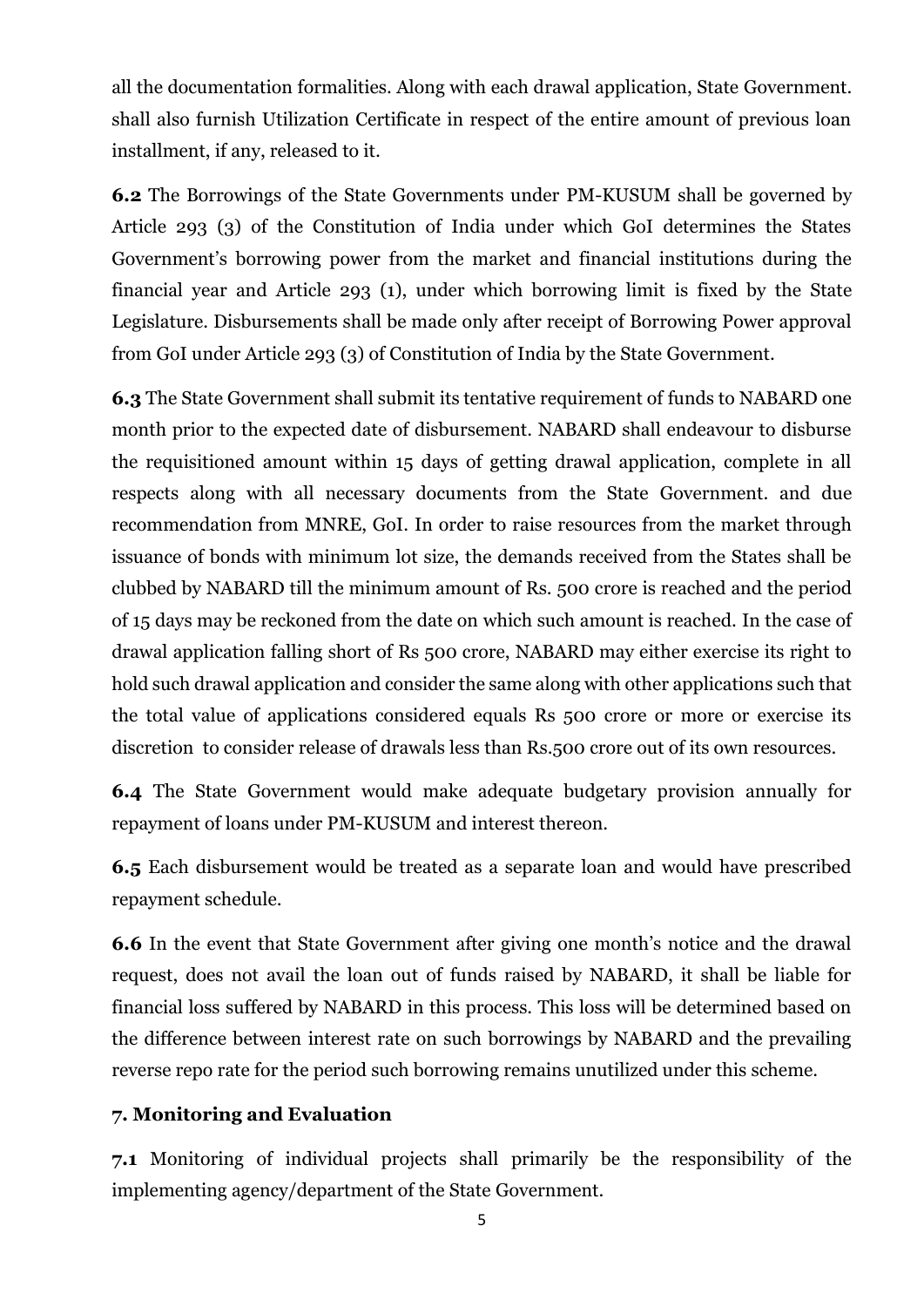**7.2** In addition to monitoring by the State Government., like any other centrally sponsored scheme, there will be structured mechanism for effective implementation of projects sanctioned under PM-KUSUM.

**7.3** MNRE, GoI/State Government. shall put in place appropriate mechanism for concurrent evaluation/social audit, third party monitoring, awareness building, etc.

**7.4** State Government. shall put in place appropriate mechanism for facilitating social monitoring of assisted projects.

**7.5** NABARD may undertake monitoring of projects on sample basis.

**7.6** High Powered Committee (HPC) under the chairmanship of Chief Secretary, constituted in each State for monitoring RIDF projects may also review the progress of projects assisted under PM-KUSUM. All important aspects, such as, periodical progress under various projects, bottlenecks in implementation, adequacy of funds, adequacy of borrowing limit of the State, etc., may be reviewed by the HPC.

# **8. Social Monitoring**

Social monitoring is done by making available basic details of projects in public domain to generate awareness among the ultimate beneficiaries. As part of social monitoring, MNRE, GoI shall advise the State Governments to arrange to display suitable engraved plaques at critical sites across the project indicating physical and financial details of the projects financed, preferably in local language, clearly mentioning the details of funding under PM-KUSUM through NABARD.

# **9. Project Completion Report (PCR)**

Project Completion Report shall be submitted by the implementing department through Finance Department of concerned State Government to MNRE, GoI and NABARD within three months from the date of completion of the project.

**10.** The parties to MoA under which these Terms of Reference are being issued may amend/ modify/ add/ delete any provision of Terms of Reference including General Terms and Conditions for sanction of loans under PM-KUSUM as per the procedure prescribed in the MoA.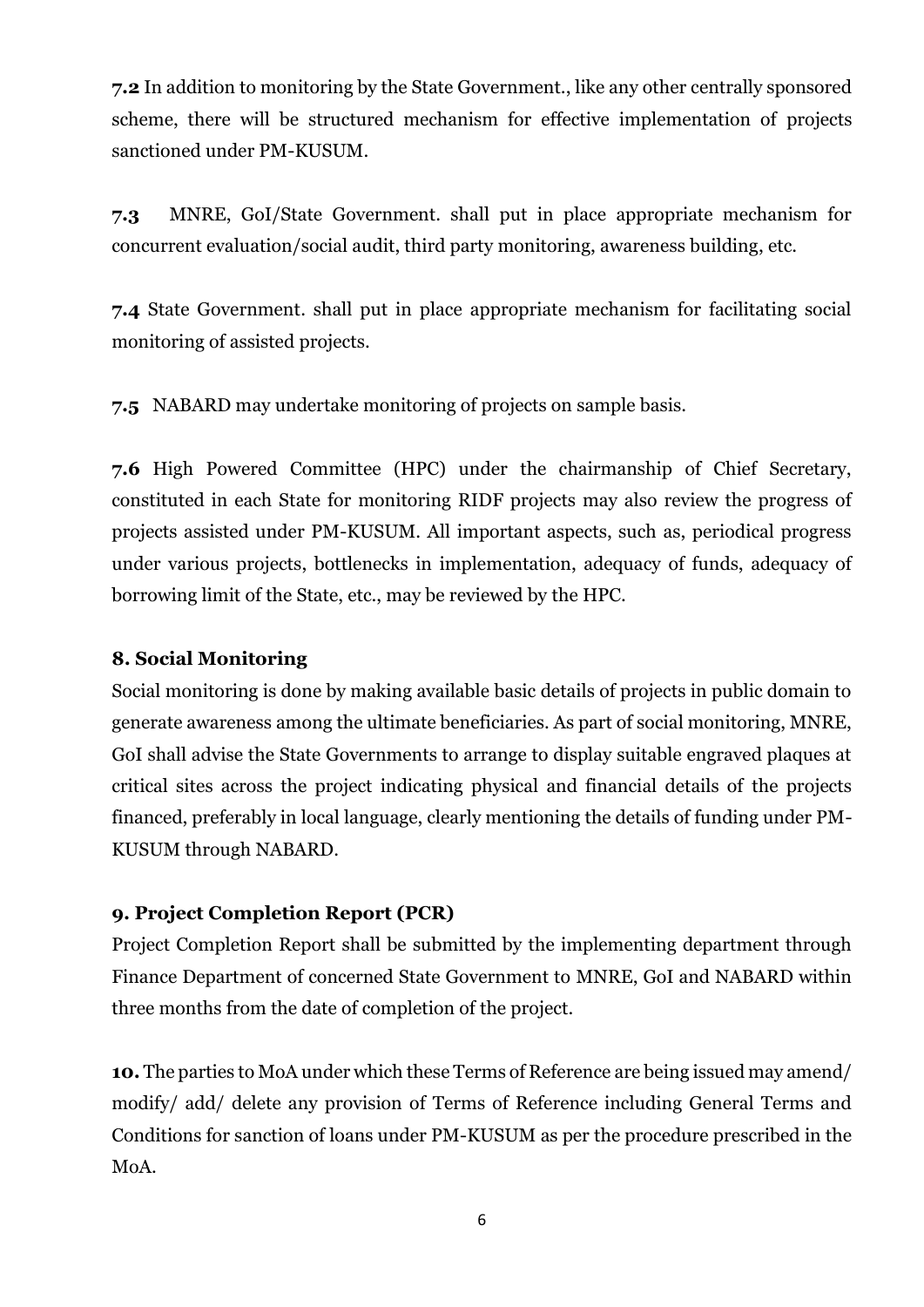**12.** If any provision contained in the Terms of Reference or its Annexures is inconsistent with the MoA in this regard, the provisions of MoA would prevail.

---XXX---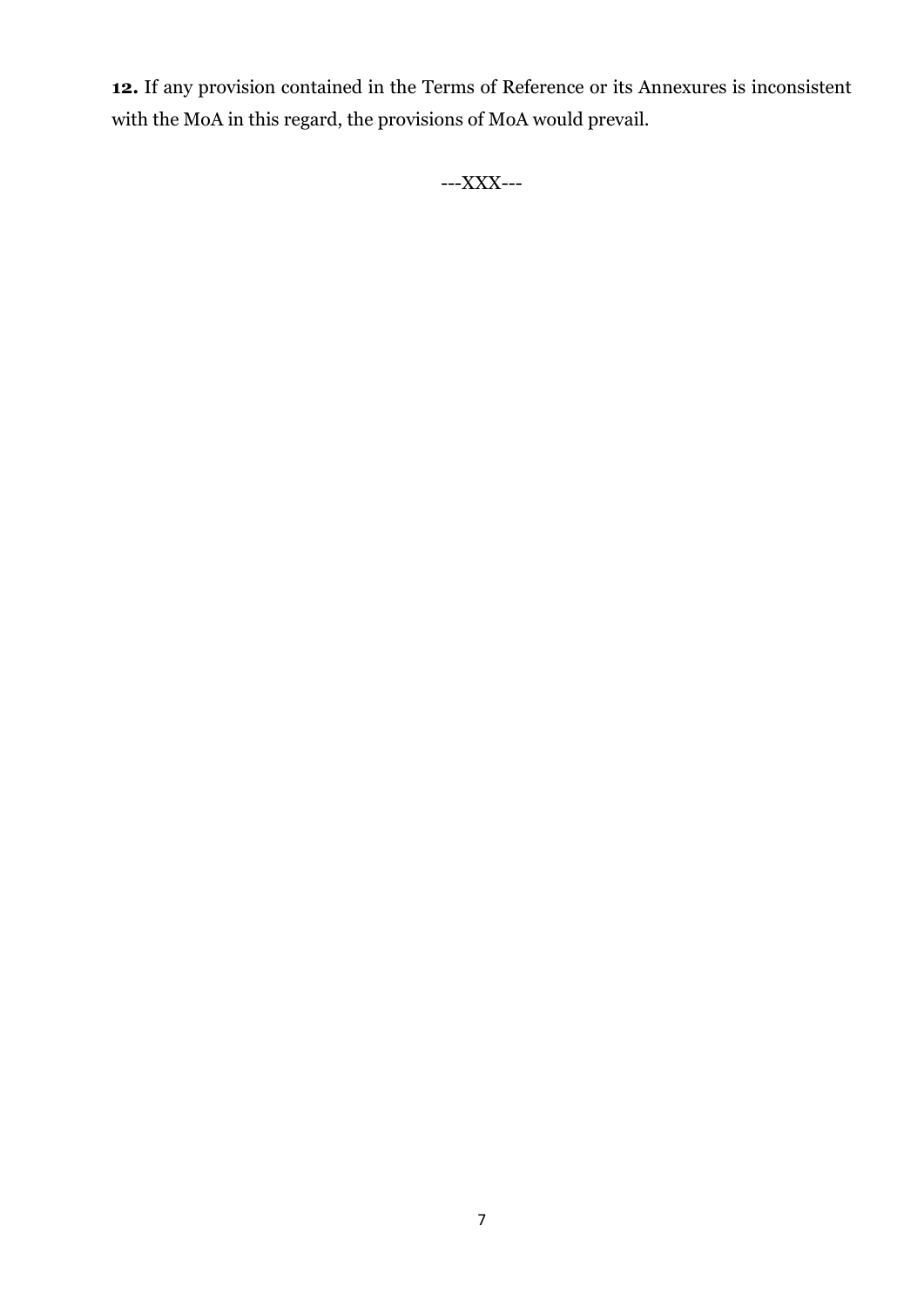# **GENERAL TERMS AND CONDITIONS FOR SANCTION OF LOAN UNDER Pradhan Mantri Kisan Urja Suraksha evam Utthan Mahabhiyaan (PM-KUSUM**)

# **1. Nodal Ministry/ Department**

**1.1** Ministry of New and Renewable Energy(MNRE), Government of India (GoI) shall be the Nodal Ministry to oversee all activities under the funding arrangement for providing loans to States for implementing PM-KUSUM.

**1.2** Finance Department of the respective State Governments will be the nodal department for availing loan under PM-KUSUM.

**1.3** The nodal department, i.e., Finance Department, shall intimate to NABARD the name, designation and specimen signature of the representative who is duly authorized by it to apply for drawal of the loan amounts and issue necessary acknowledgement for the amounts disbursed and also to receive communication, notices and other correspondence from NABARD in respect of the loans sanctioned, for completion of formalities, drawal of loan installments and repayments thereof together with interest. The nodal department shall also intimate NABARD subsequent change in the designated officer, if any, and forward the particulars and specimen signature of the new incumbent immediately and in any case not exceeding 30 days.

# **2. Release of loan**

**2.1** The terms and conditions of the loan shall be governed by a Memorandum of Agreement and shall be read along with the Memorandum of Agreement (MoA) signed in this regard with the respective State Government and also the Term of Reference for PM-KUSUM.

**2.2** The State Government shall submit each drawal application to NABARD with respect to the sanctioned projects through its nodal Department, i.e., Finance Dept. with a copy to MNRE in prescribed format. NABARD would release loan to State Government., in the form of advance based on recommendation of MNRE and after satisfactory completion of all the documentation formalities. Along with each drawal application, State Government. shall also furnish Utilization Certificate in respect of the entire amount of previous loan installment/s, if any, released to it*.*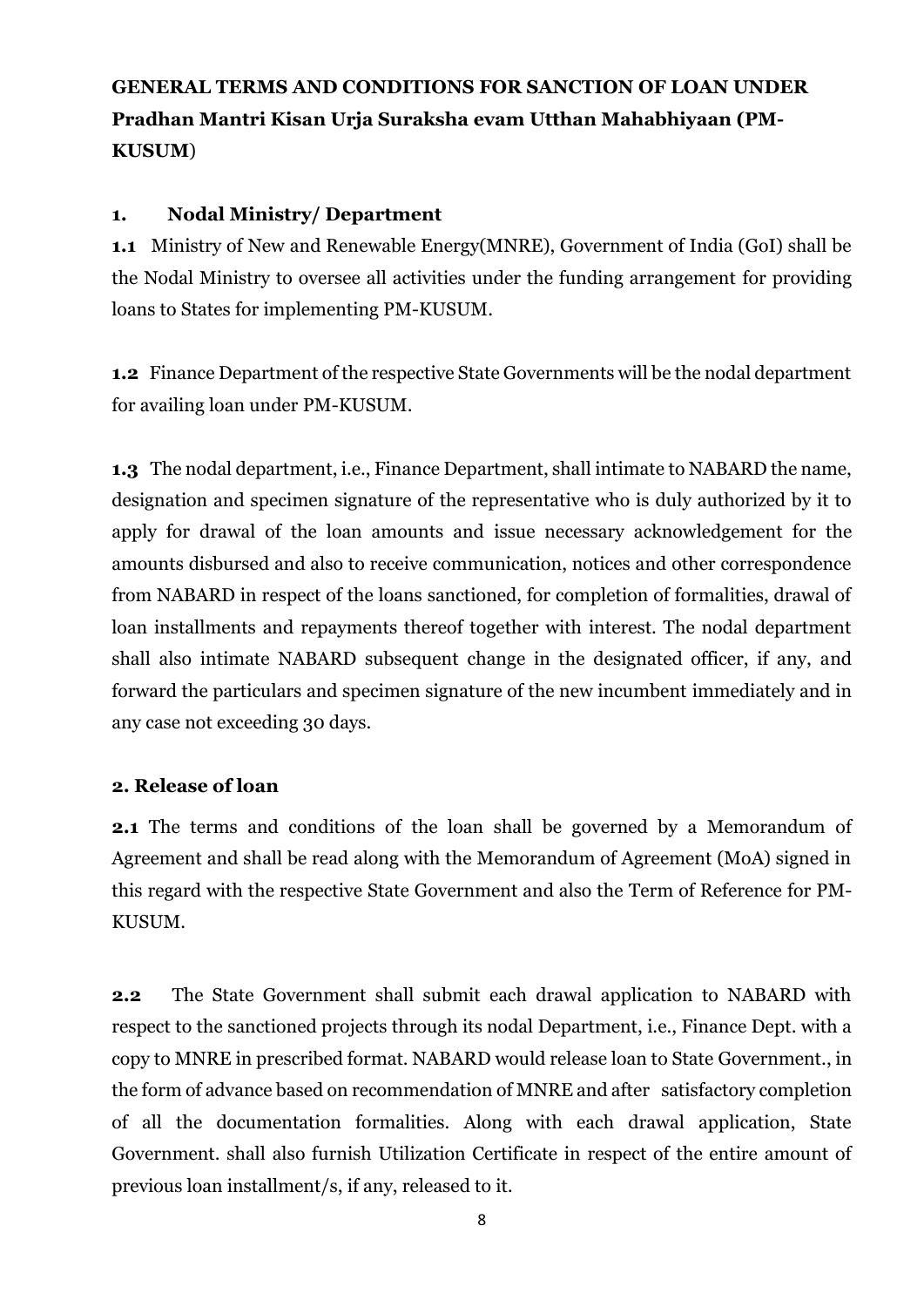**2.3** The Borrowings of the State Governments under PM-KUSUM shall be governed by Article 293 (3) of the Constitution of India under which GoI determines the States Government's borrowing power from the market and financial institutions during the financial year and Article 293 (1), under which borrowing limits are fixed by the State Legislature. Disbursements shall be made only after receipt of Borrowing Power approval from GoI under Article 293 (3) of Constitution of India by the State Government.

**2.4** The State Government shall submit its tentative requirement of funds to NABARD one month prior to the expected date of disbursement. NABARD shall endeavour to disburse the requisitioned amount within 15 days of getting drawal application, complete in all respects along with all necessary documents from the State Government. and due recommendation from MNRE, GoI. In order to raise resources from the market through issuance of bonds with minimum lot size, the demands received from the States shall be clubbed by NABARD till the minimum amount of Rs. 500 crore is reached and the period of 15 days may be reckoned from the date on which such amount is reached. In the case of drawal application falling short of Rs 500 crore, NABARD may either exercise its right to hold such drawal application and consider the same along with other applications such that the total value of applications considered equals Rs 500 crore or more or exercise its discretion to consider release of drawals less than Rs.500 crore out of its own resources.

**2.5** The State Government would make adequate budgetary provision annually for repayment of loans under PM-KUSUM and interest thereon.

**2.6** Each disbursement would be treated as a separate loan and would have prescribed repayment schedule.

**2.7** In the event that State Government after giving one month's notice and the drawal request, does not avail the loan out of funds raised by NABARD, it shall be liable for financial loss suffered by NABARD in this process. This loss will be determined based on the difference between interest rate on such borrowings by NABARD and the prevailing reverse repo rate for the period such borrowing remains unutilized under this scheme.

#### **3. Use of loan amount**

The State Government shall utilize the loan amount solely and exclusively for the purpose for which it is sanctioned by NABARD. The Finance Department of the State Government shall ensure that funds drawn from NABARD are passed on to the implementing agency.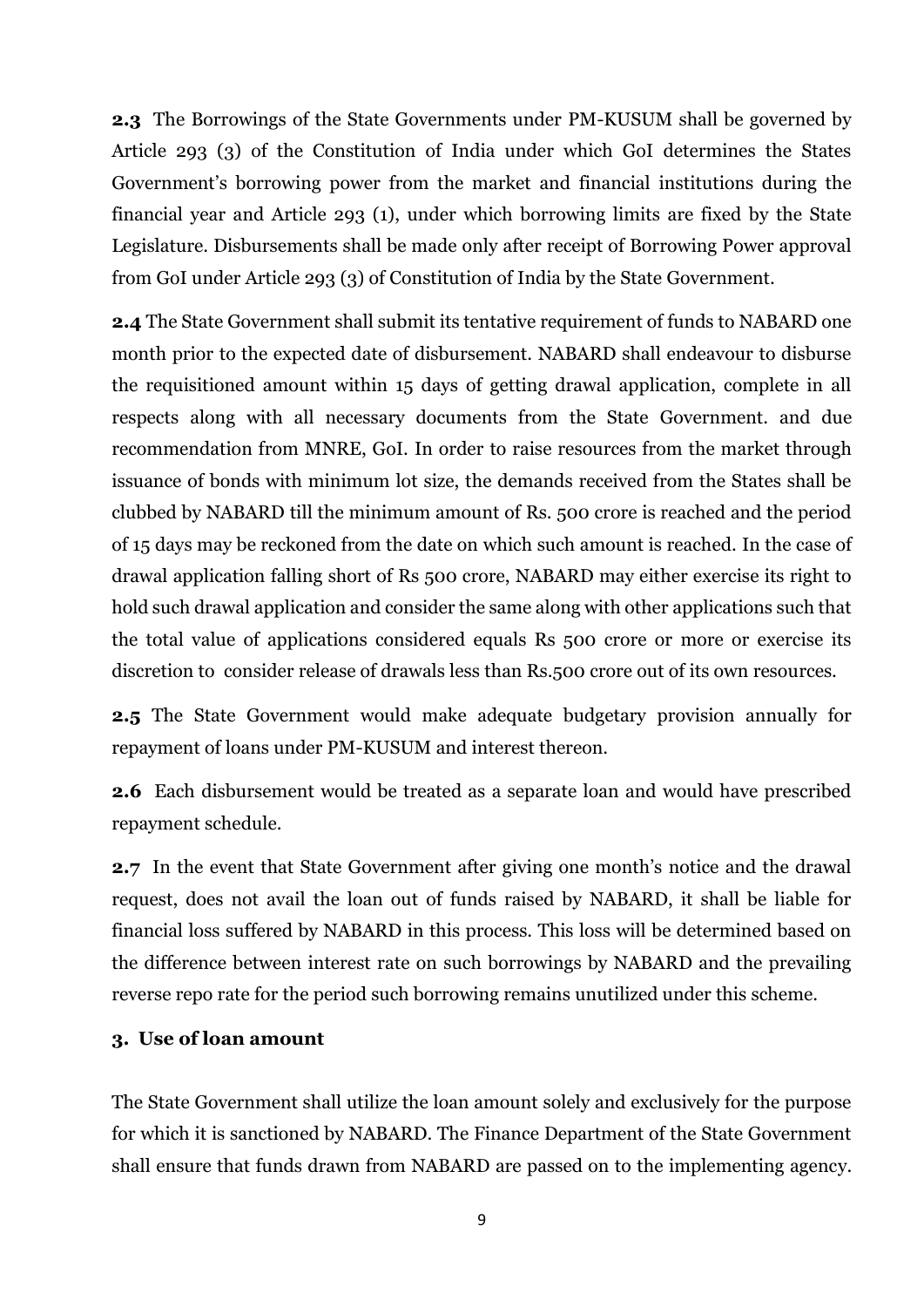No part of the funds shall be delivered for any other purpose other than for completion of the projects sanctioned.

# **4. Documentation for the loan**

**4.1** States will have to sign Memorandum of Agreement (MoA) with MNRE, GoI and NABARD. The MoA in respect of State Government will be signed by the Finance Department of the State Government, being the Nodal Department for availing loan under PM-KUSUM.

**4.2** The State Government will get a Mandate registered with Reserve Bank of India/Principal Banker, in favour of NABARD, to the effect that, in the event of default by the State Government in honouring its repayment obligations to NABARD, Reserve Bank of India/Principal Banker shall debit forthwith such amount as may be requested by NABARD from the account of the State Government. maintained with RBI/ Principal Banker and credit the same to the account of NABARD.

**4.3** The State Government shall execute a Time Promissory Note (TPN) in favour of NABARD, in a format prescribed by NABARD, for each loan disbursement separately.

**4.4** The State Government shall furnish an undertaking in favour of NABARD in a format prescribed by NABARD that it shall make adequate and specific provision in its annual budget for repayment of the principal, payment of interest or any other dues in respect of loans availed by it from NABARD under this Agreement.

# **5. Rate of Interest**

**5.1** The rate of interest on loan on each occasion shall be equal to the corresponding cost of funds to NABARD. The cost of funds to NABARD in case of funds raised from the market for the specific purpose of funding the drawal applications under PM-KUSUM, will be the prevailing market rate as applicable for such borrowing plus NABARD's margin of 0.60% p.a. Else, the cost of funds shall be the 7 year (equivalent to tenor of loan) bond FIMMDA rate available on FIMMDA website one day prior to the date of disbursement applicable to PSU AAA entities plus NABARD's margin of 0.60% p.a**.**

**5.2** The interest shall be worked out on quarterly intervals at the end of each quarter i.e. 31st March, 30th June, 30th September and 31st December every year and shall be paid by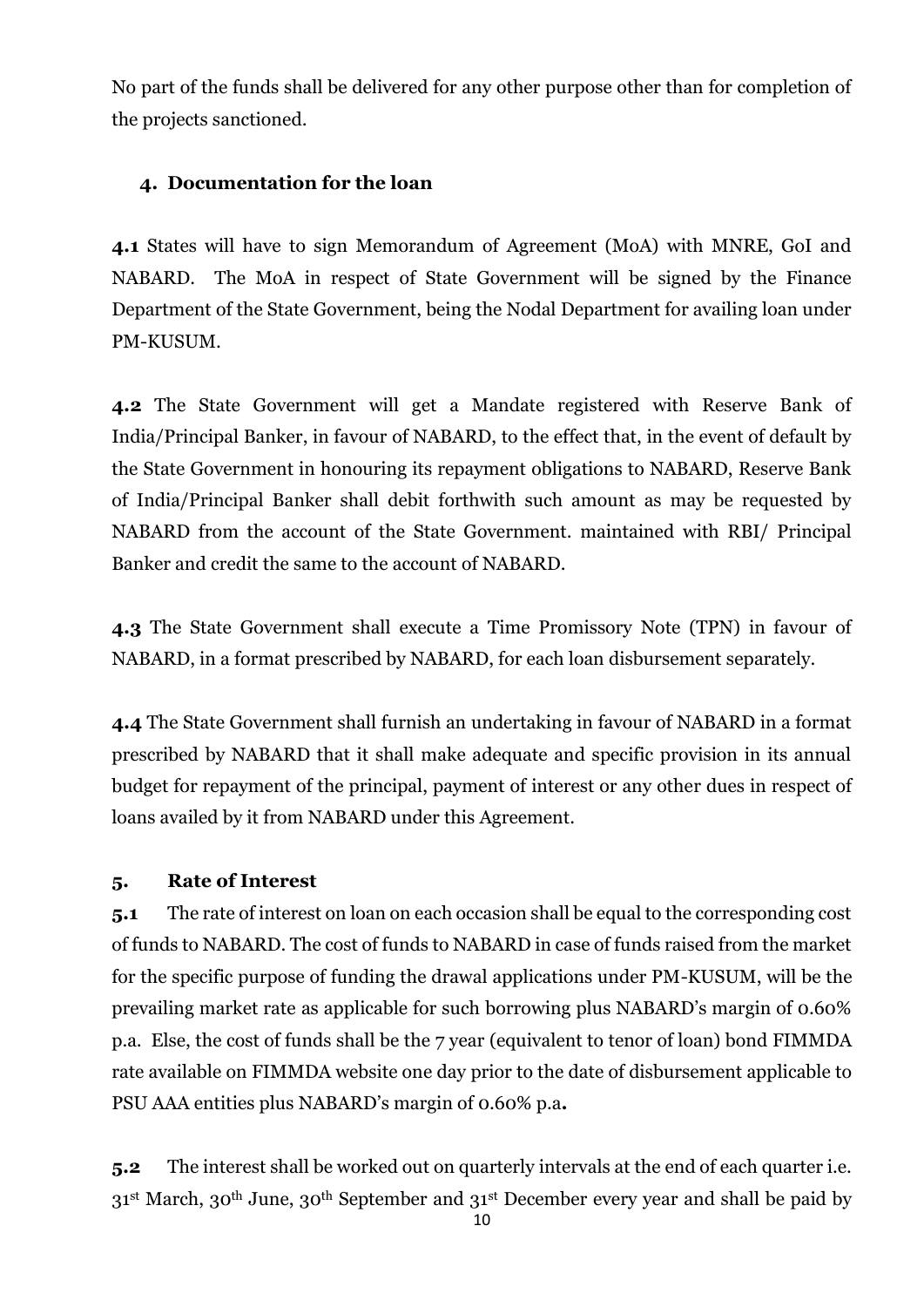State Government on the first day of the month succeeding the quarter. Interest is payable during the moratorium at quarterly intervals.

**5.3** If State Government fails to pay interest on the respective due date(s), it shall be liable to pay interest on overdue interest at the same rate as is applicable to the principal amount.

## **6. Repayment of loans**

**6.1** Loans under PM-KUSUM shall be repaid by the State Government in five equal annual instalments during the period of seven years from the date of drawal, including a moratorium of 2 years and as per the repayment schedule prescribed by NABARD.

**6.2** The instalments falling due on any date during a month after moratorium, will be payable on the first day of the next month.

**6.3** NABARD may accept, purely at its discretion, advance repayment of loan or advance before due date subject to the condition that the State Government gives three days clear notice (excluding Saturdays, Sundays and Bank Holidays) to NABARD for such advance repayment, provided, however, that if the State Government fails to give aforesaid advance notice of three days, the repayment shall be deemed to have been made after three days (excluding Saturdays, Sundays and Bank Holidays) from the actual date of realization of payment and interest will be levied accordingly. The State Government, in such cases, shall be liable to pay a pre-payment charge equivalent to difference between cost of borrowing by NABARD and prevailing yield on 10 year G-Sec., for the period for which it is preponed / advanced, irrespective of three days' notice given to NABARD. Further, Partial prepayments, if any, to be appropriated to the outstanding loans / advances in chronological order of disbursement (First Out First ln).

**6.4** If the State Government. fails to pay the principal amount on the respective due date (s), it shall be liable to pay additional interest (over and above the lending rate) at the rate of 1% per annum from the date of default to the date of payment of the amount due.

## **7.Budgetary provision**

**7.1** The State Government. shall make adequate provision in the budget as may be required for smooth implementation of the sanctioned projects. An undertaking to this effect shall be given by State Government to NABARD.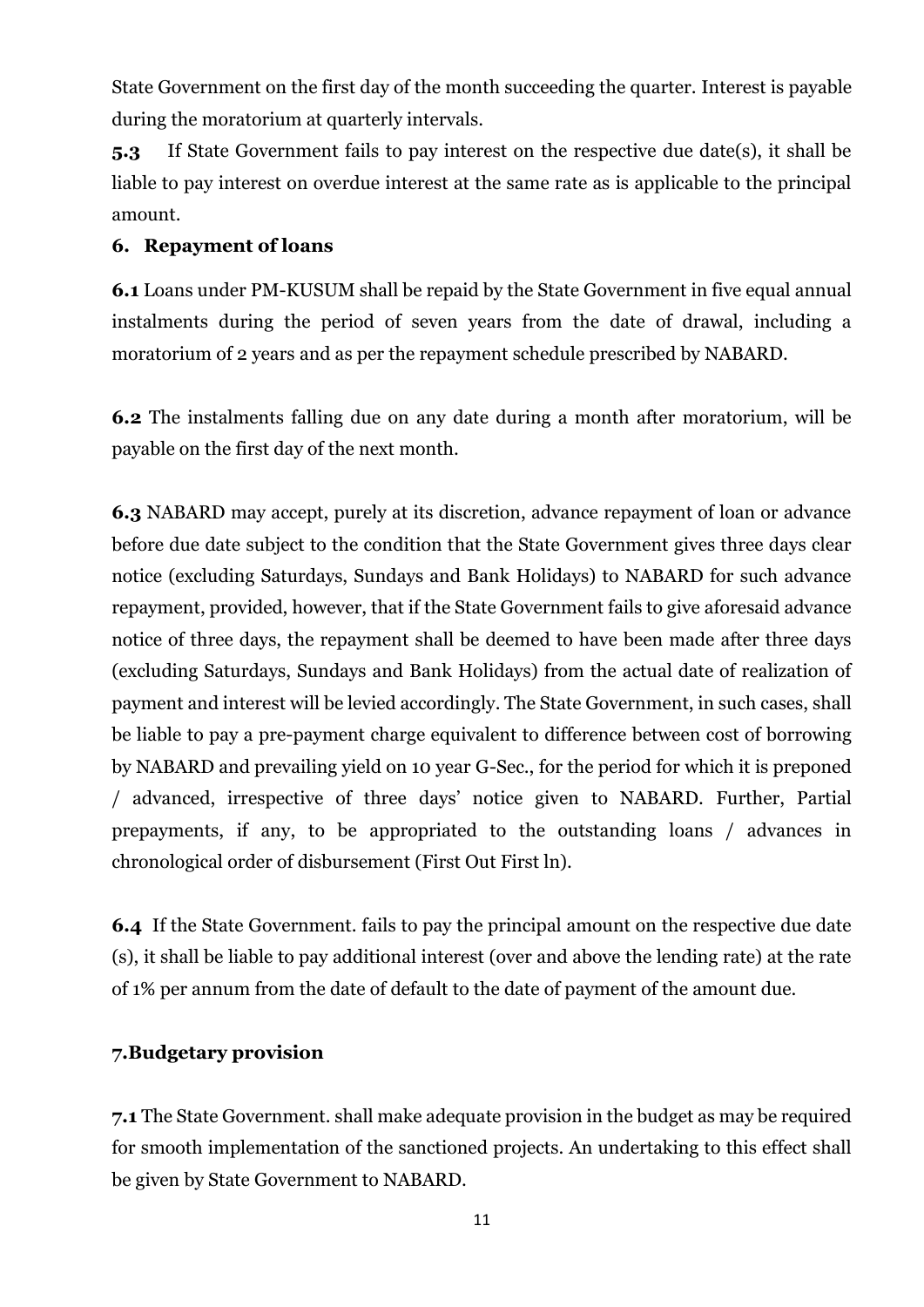**7.2** The State Government shall make suitable budget provision for timely payment of interest and repayment of loan instalments.

# **8.Administrative approval**

State Government. shall accord administrative approval in respect of the projects sanctioned by NABARD and in case of revision in the cost of the projects, the State Government. shall also accord administrative approval for the same. The State Government. will submit copy of administrative approvals to NABARD to ensure uninterrupted flow of funds.

# **9. Appropriation of Repayments:**

All the amount paid by the State Government shall be first appropriated towards additional interest on the overdue interest, overdue interest, additional interest on overdue loan and overdue loan amount, if any in that order.

# **10. Default recovery –Invoking of letter of authority**

**10.1** In the event of default by the State Government in honoring its repayment obligations to NABARD under this agreement, NABARD may request RBI / Principal Banker to the State Government, to debit forthwith such amount as may be requested by NABARD in regard to repayment of principal and interest, from the account of the State Government maintained with RBI/ Principal Banker and credit the same to the account of NABARD or to such account as NABARD may specify. All such amounts in default repayable under this agreement by the State Government to NABARD shall be intimated as such by NABARD to RBI / Principal Banker for debit from the account of the State Government.

**10.2** Further, if at any time, the balance in the State Government account is inadequate to meet the aforesaid debit, the account shall be debited to the extent of availability of funds and the remaining amount shall be debited subsequently as and to the extent funds become available in its account. Until the entire dues of NABARD are recovered from the State Government, RBI/Principal Banker shall not make any other payment on behalf of the State Government out of the balance in the State Government account.

**10.3** In the event of default by the State Government in honoring its repayment obligation under this agreement, NABARD shall have the "First Charge" on the amount due or becoming due from GoI to the State Government on account of central plan assistance and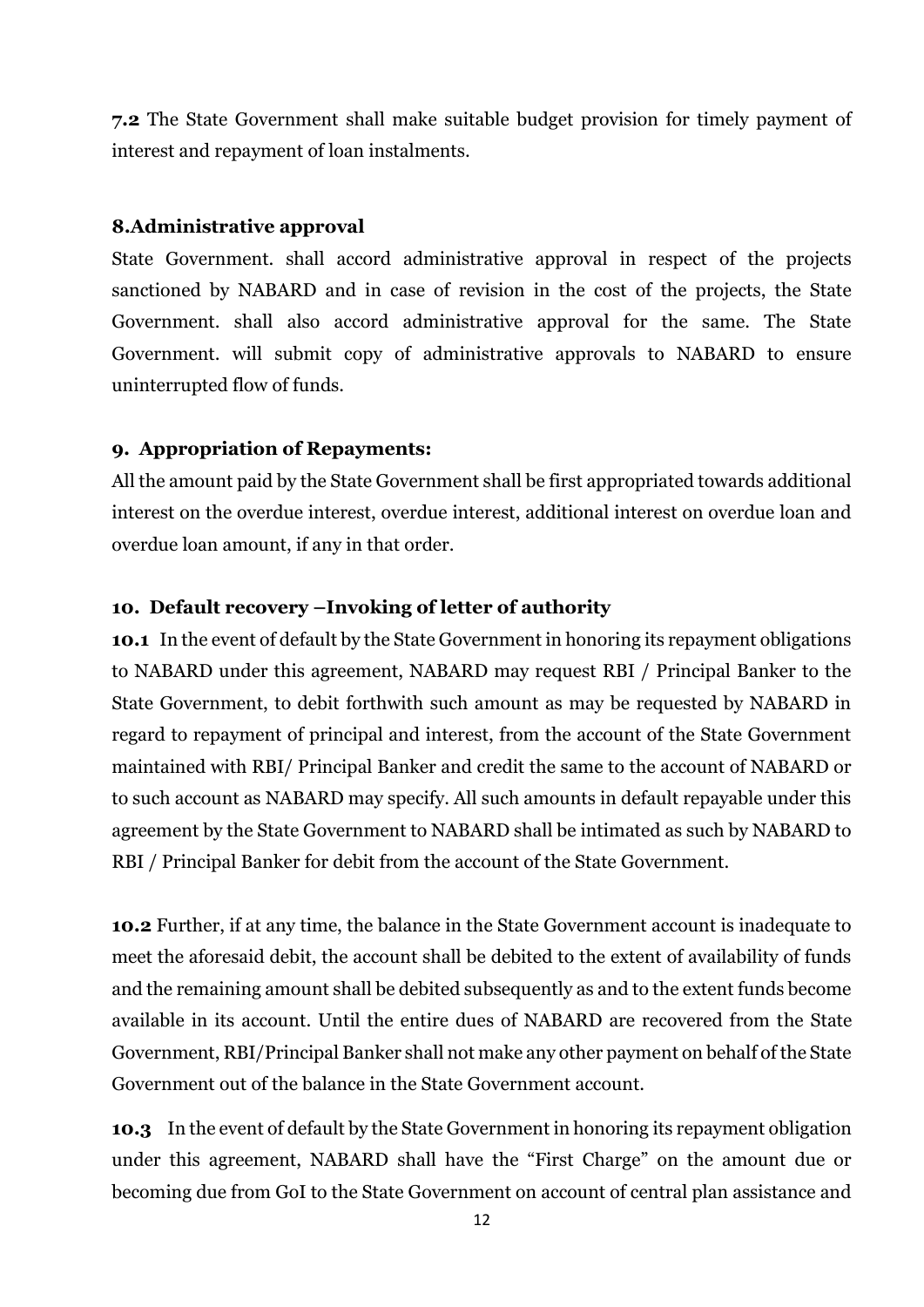grants, including Finance Commission Grants, devolution of States share in Central taxes and any other amount payable to the State Government. The aforementioned amounts could be deducted, by GoI before the State share is released or in case of State share of Central taxes as and when that State's share is credited to the State Government's account with RBI / Principal Banker.

10.4 Without prejudice to the other provisions of this agreement and also without prejudice to any other legal remedies available to NABARD for recovery of its dues, if any, installment of repayment of the principal and/or payment of interest remains unpaid on the due date, NABARD can issue notice to State Government calling upon it to make payment of the same.

# **11.Stoppage of further disbursements**

**11.1** Without prejudice to NABARD's rights and any other legal remedies as may be available to it, upon breach of any or all of the terms and conditions herein, NABARD at its own discretion, may stop further disbursement of the loans and advances under PM-KUSUM or any other accommodation granted to the State Government.

**11.2** Notwithstanding what is contained in sub clause 11.1, on the occurrence of default in repayment of any installment of the principal or payment of any installment of the interest as mentioned above, it shall be open to NABARD to stop further disbursal of loan and advances sanctioned under the above project until such amounts in default are paid in full by the State Government.In such an event, NABARD shall not be liable for any loss, damage or expenses that may be caused in the completion of the aforesaid project otherwise.

## **12. Recall of Loan**

Without prejudice to anything herein before contained or in the sanction letter, NABARD shall be entitled to call upon the State Government to repay the entire loan in one lump sum together with interest in case NABARD is convinced that the State Government has committed breach of any of the terms and conditions of the sanction/MoA.

## **13. Project design**

The State Government. shall ensure that the project is completed as per the approved technical design, cost estimate and specific time schedule. In case of any deviation needed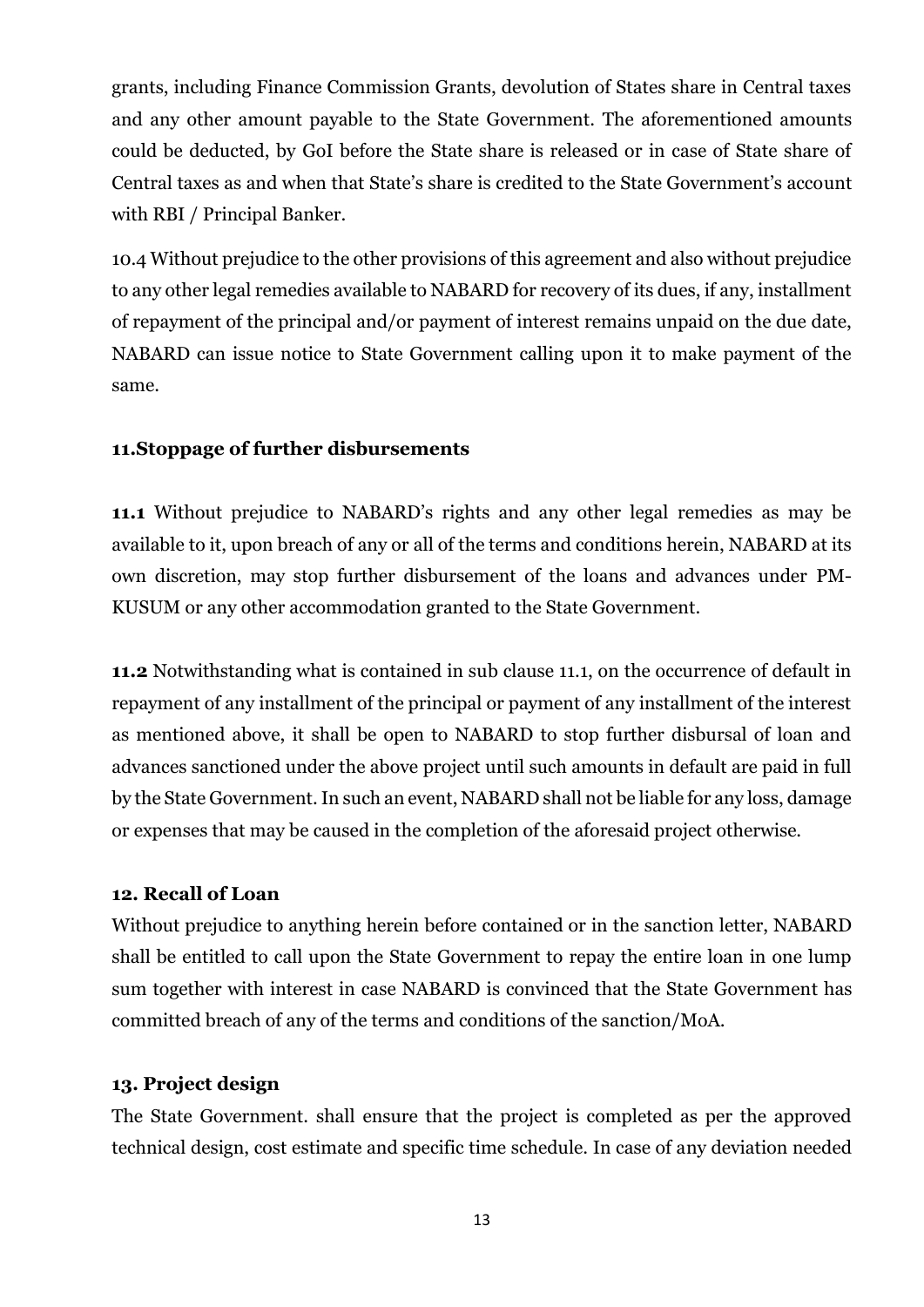for such changes, the State Government. shall inform NABARD in advance, justifying the need for change.

# **14. Maintenance of Accounts**

**14.1** State Government shall maintain separate account for the transactions in respect of loan availed from NABARD under PM-KUSUM clearly showing the principal amount of loan, repayment of loan, loan outstanding, interest and additional interest, if any, separately.

**14.2** State Government shall allow NABARD to verify/inspect its books of accounts, vouchers, papers, documents, etc. and any other financial/non-financial document/s of the State Government related to borrowing from NABARD.

**14.3** State Government. shall submit such information/documents as and when required by NABARD.

**14.4** State Government. on a continuous basis, shall maintain the details of due dates/obligations towards repayment of principal and payment of interest to NABARD.

# **15. Project Implementation / Progress of Works**

**15.1** In respect of each project, the State Government. shall submit a plan of implementation in respect of each project to NABARD as soon as the sanction is communicated by NABARD so as to facilitate proper monitoring and review.

**15.2** The State Government. shall maintain such records and furnish such information to NABARD on a half yearly basis to establish to the satisfaction of NABARD that the work of the projects is progressing satisfactorily and diligently so as to be completed within the time prescribed in the sanction letter.

**15.3** NABARD shall have a right to inspect/cause to inspect projects undertaken and funded on a random basis including site visits.

15.4 In case, NABARD is of the view that the work is not progressing with such speed and diligence so as to be completed within the period prescribed in the sanction letter, plan of